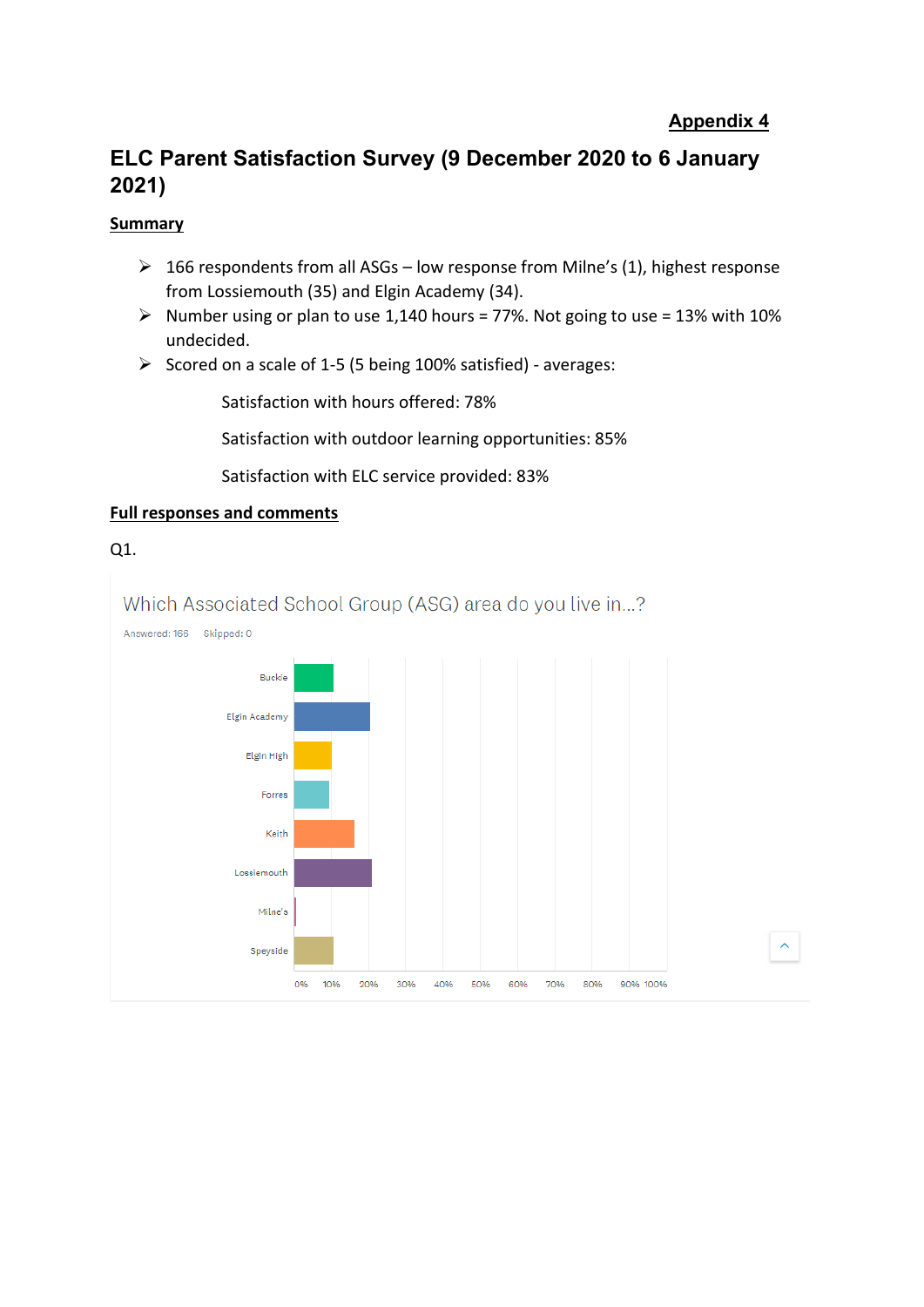| <b>ANSWER CHOICES</b><br>$\overline{\mathbf{v}}$ | <b>RESPONSES</b> | $\overline{\phantom{0}}$ |
|--------------------------------------------------|------------------|--------------------------|
| <b>Buckie</b><br>۰                               | 10.84%           | 18                       |
| <b>Elgin Academy</b><br>▼                        | 20.48%           | 34                       |
| Elgin High<br>v                                  | 10.24%           | 17                       |
| Forres<br>$\overline{\phantom{a}}$               | 9.64%            | 16                       |
| Keith<br>$\checkmark$                            | 16.27%           | 27                       |
| Lossiemouth<br>▼                                 | 21.08%           | 35                       |
| Milne's<br>۰                                     | 0.60%            | 1                        |
| Speyside<br>↽                                    | 10.84%           | 18                       |
| <b>TOTAL</b>                                     |                  | 166                      |

### Q2.

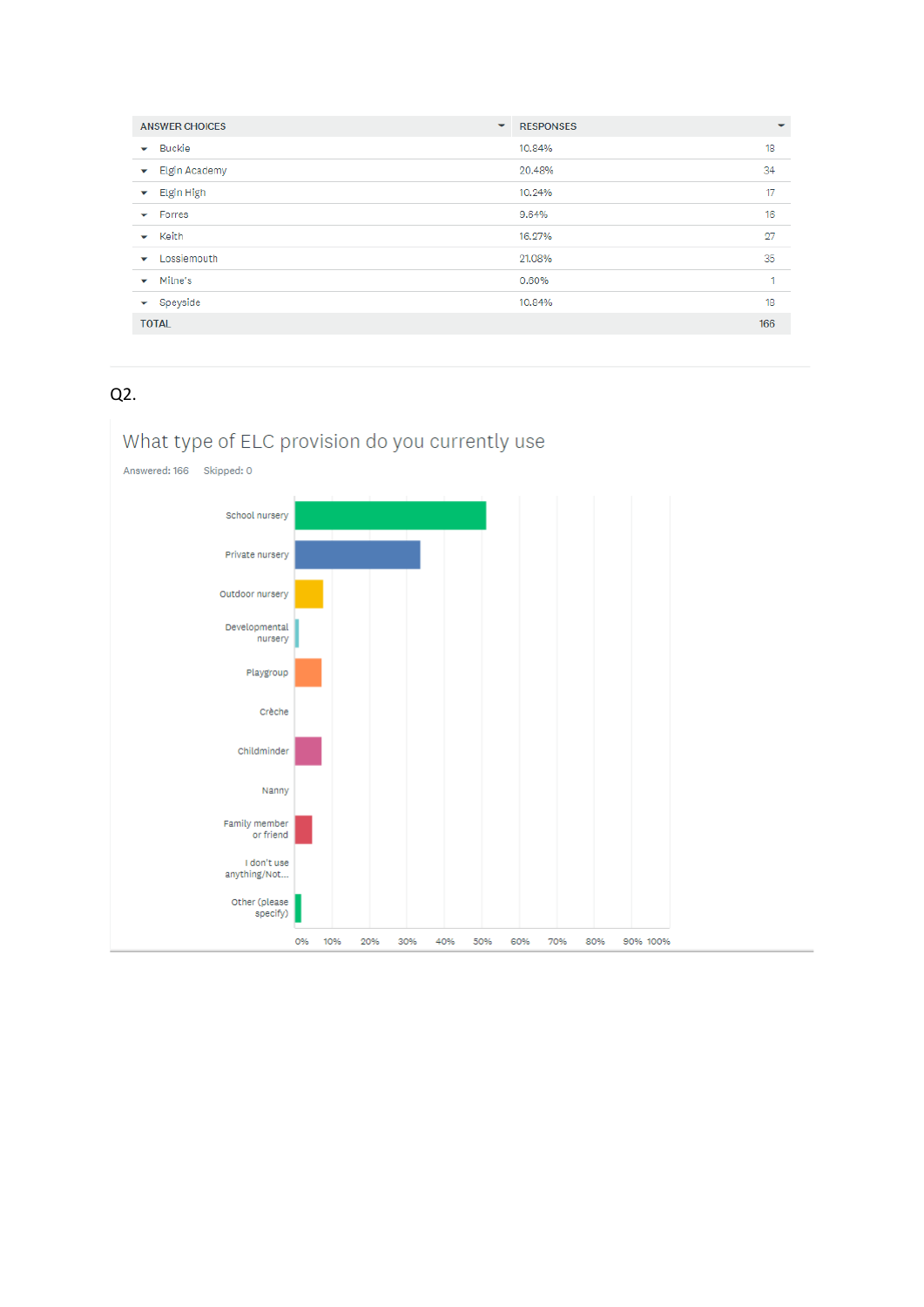| <b>ANSWER CHOICES</b>                    | $\overline{\phantom{a}}$ | <b>RESPONSES</b> | ٠  |
|------------------------------------------|--------------------------|------------------|----|
| School nursery<br>v                      |                          | 51.20%           | 85 |
| Private nursery<br>v                     |                          | 33,73%           | 56 |
| Outdoor nursery<br>▼                     |                          | 7.83%            | 13 |
| Developmental nursery<br>▼               |                          | 1.20%            | 2  |
| Playgroup                                |                          | 7.23%            | 12 |
| Crèche<br>$\checkmark$                   |                          | 0.00%            | 0  |
| Childminder<br>$\overline{\phantom{a}}$  |                          | 7.23%            | 12 |
| Nanny<br>v                               |                          | 0.00%            | 0  |
| Family member or friend<br>v             |                          | 4.82%            | 8  |
| I don't use anything/Not applicable<br>v |                          | 0.00%            | 0  |
| Other (please specify)<br>Responses<br>v |                          | 1,81%            | 3  |
| <b>Total Respondents: 166</b>            |                          |                  |    |

### Q3.

# Are you using or plan to use the increased 1140 hours?



| <b>ANSWER CHOICES</b>                 | <b>RESPONSES</b><br>$\overline{\phantom{a}}$ |     |
|---------------------------------------|----------------------------------------------|-----|
| Yes<br>▼                              | 77,11%                                       | 128 |
| $\blacktriangleright$ No              | 13,25%                                       | 22  |
| Undecided<br>$\overline{\phantom{a}}$ | 9.64%                                        | 16  |
| <b>TOTAL</b>                          |                                              | 166 |

# Q4. If no, what is your reason for this?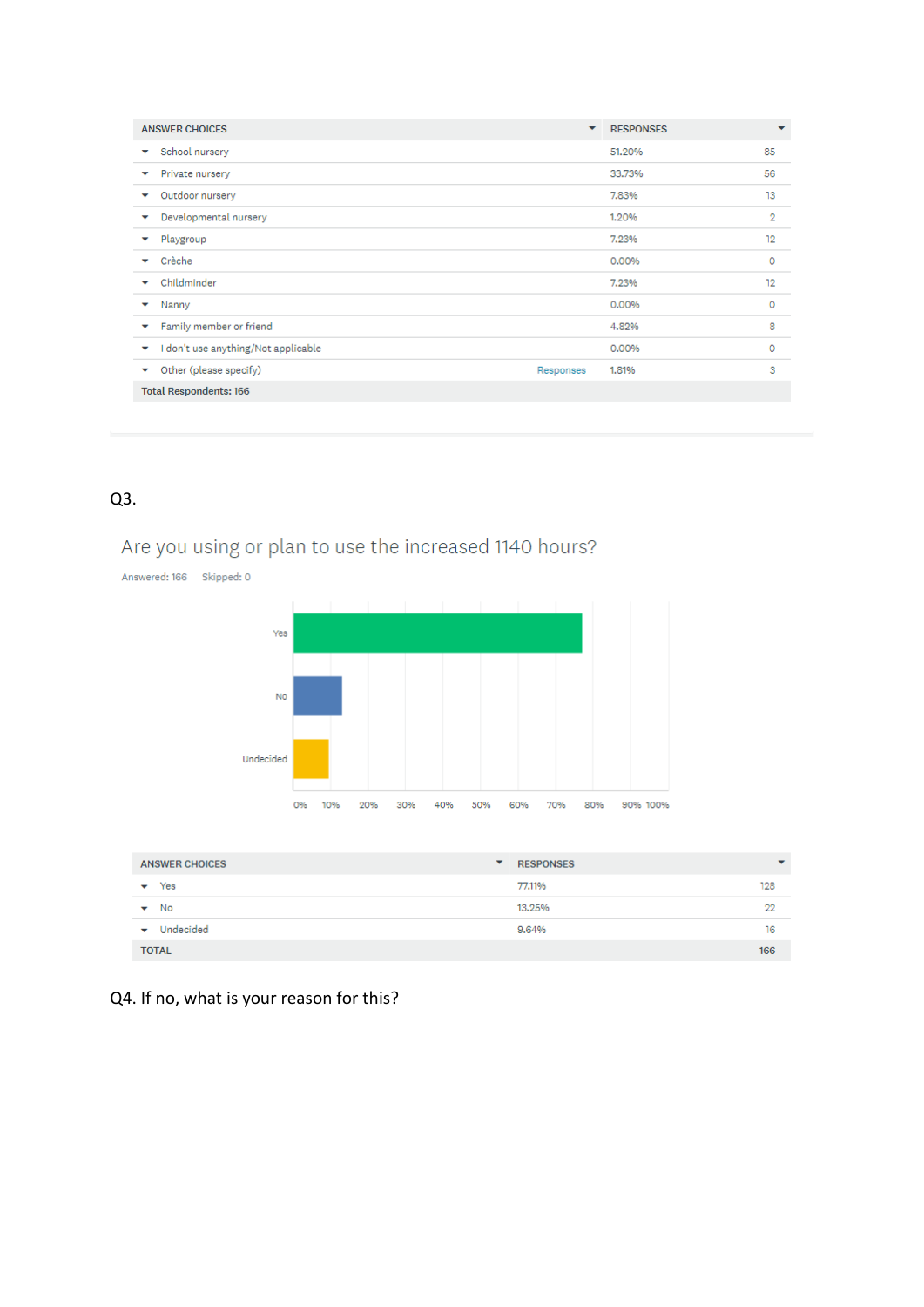# time full School week going will use day young hours offer Child available nursery full days feel childminder long much need working



- ❖ Days too long for a young child
- ❖ Don't need it
- ❖ Would use but not offered

### Q5.

On a scale of 1-5, how satisfied are you with the ELC hours offered to you by your preferred provider?

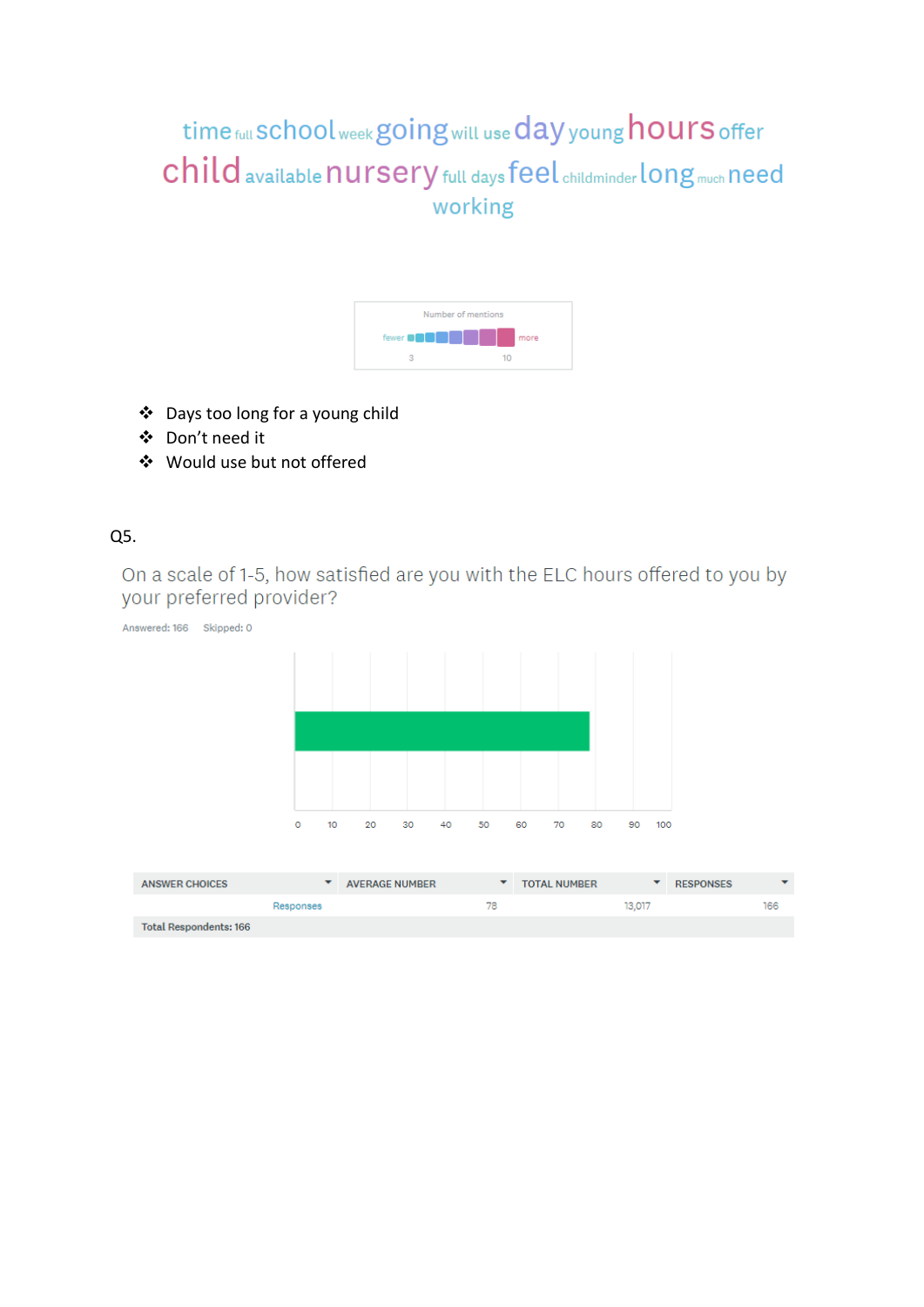### On a scale of 1-5, how satisfied are you with the outdoor learning opportunities at your preferred provider?



### Q7.

On a scale of 1-5, how satisfied are you with the quality of the ELC service you receive from your preferred provider?

Answered: 166 Skipped: 0  $\circ$  $10<sub>10</sub>$ 20 30 40 50 60 70 80  $90 - 100$ 

| <b>ANSWER CHOICES</b>  |           | AVERAGE NUMBER |    | <b>TOTAL NUMBER</b> |        | <b>RESPONSES</b> |     |
|------------------------|-----------|----------------|----|---------------------|--------|------------------|-----|
|                        | Responses |                | 83 |                     | 13,859 |                  | 166 |
| Total Respondents: 166 |           |                |    |                     |        |                  |     |

Q6.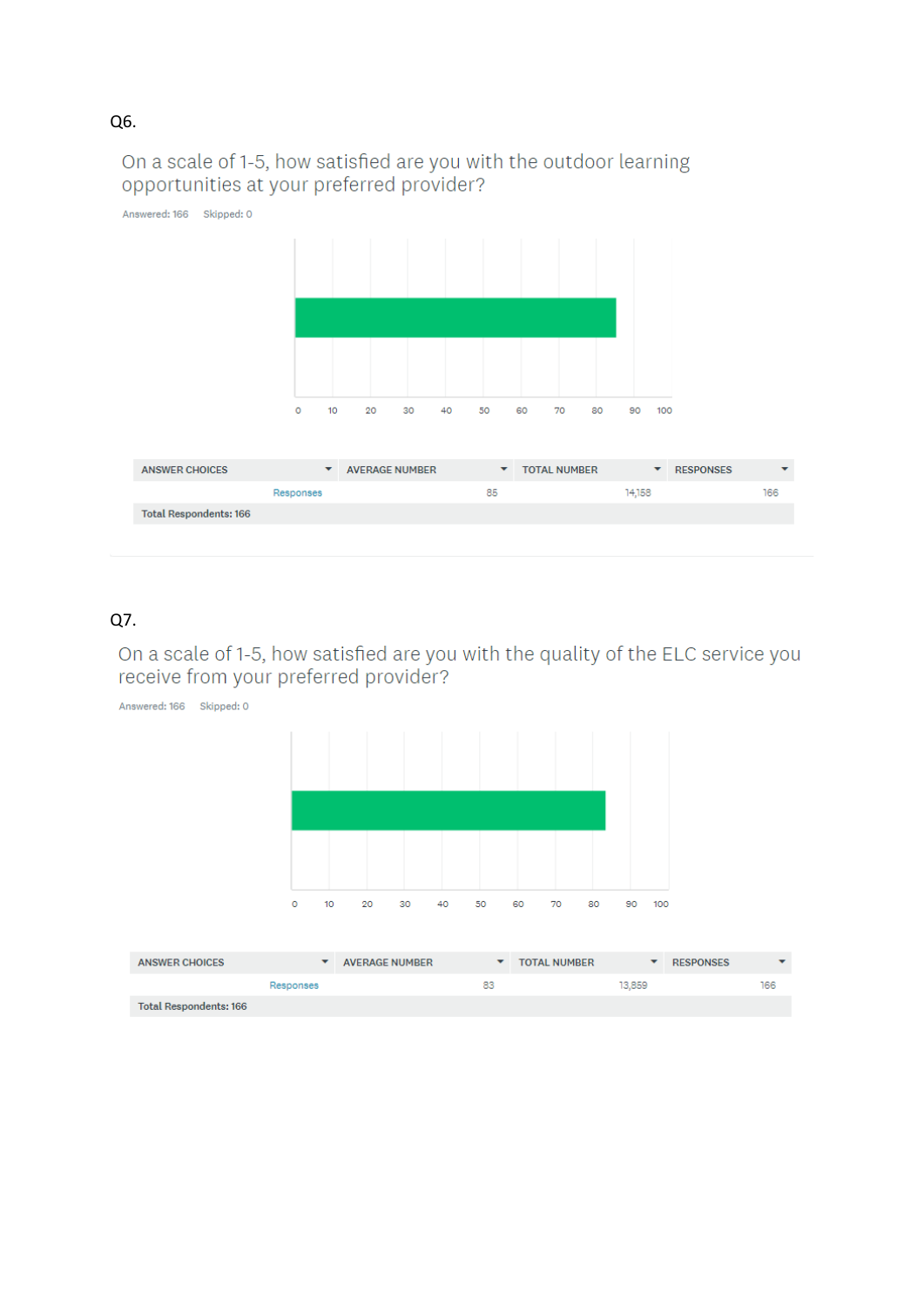#### Q8.



| <b>ANSWER CHOICES</b><br>▼             | <b>RESPONSES</b> | $\overline{\phantom{a}}$ |  |
|----------------------------------------|------------------|--------------------------|--|
| Social media<br>v                      | 52,73%           | 87                       |  |
| Leaflets<br>$\checkmark$               | 7.27%            | 12                       |  |
| Directly from nursery<br>v             | 84,85%           | 140                      |  |
| Directly from childminder<br>v         | 6.67%            | m                        |  |
| National/local media<br>v              | 4.24%            |                          |  |
| Word of mouth<br>$\tilde{\phantom{a}}$ | 20,00%           | 33                       |  |
| Other<br>$\tilde{\phantom{a}}$         | 6.06%            | 10                       |  |
| <b>Total Respondents: 165</b>          |                  |                          |  |

Q9. What information about ELC would you like to receive/find helpful and what have you found helpful already?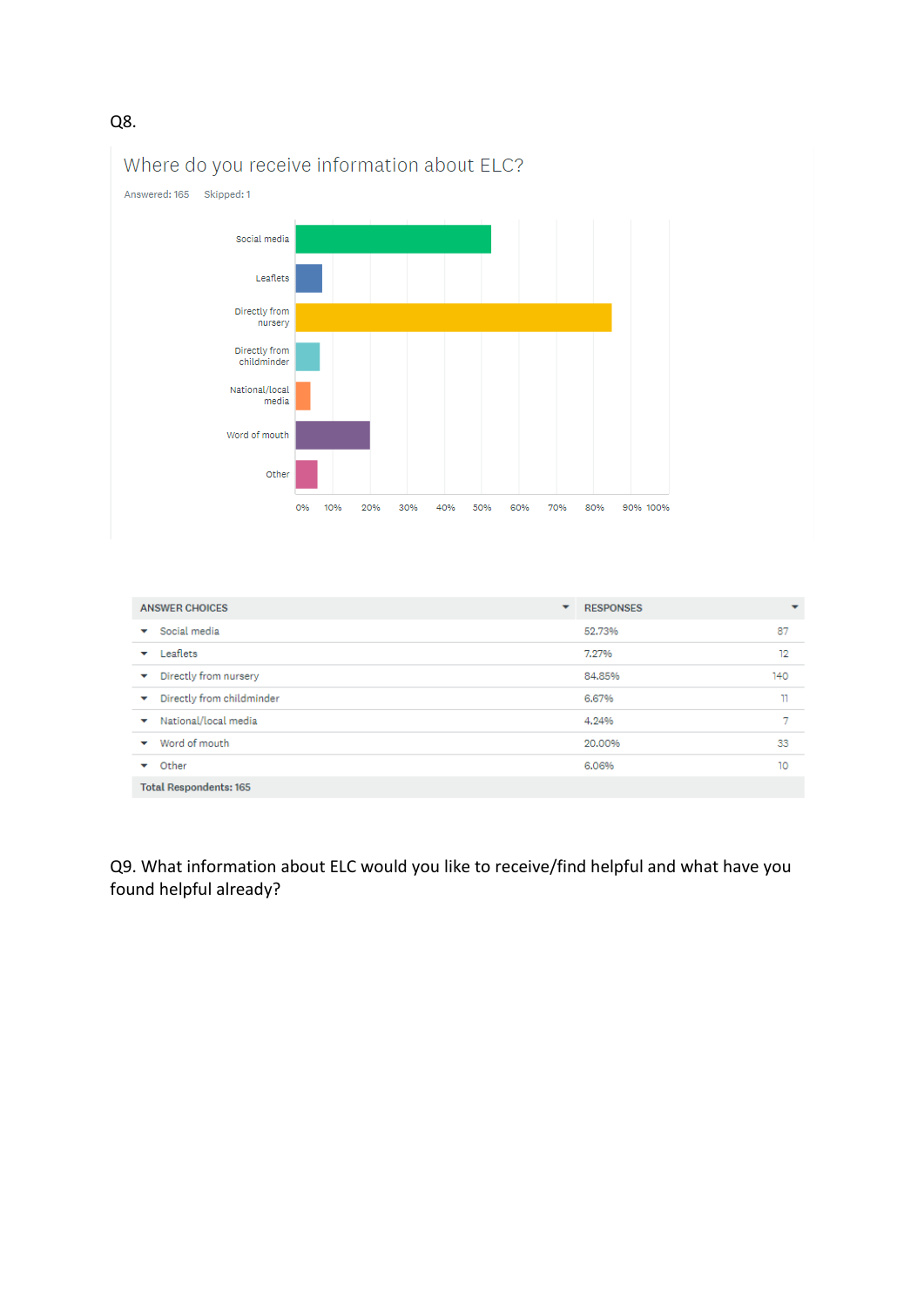time activities know date Work journal child need information provider **nursery** setting hours good helpful day receive change



- ❖ When and how to register
- ❖ What exact hours are on offer and reasons for difference between settings
- ❖ Info on snack/meals and food diary
- ❖ Online learning journal and photos
- ❖ To be consulted on learning goals

**Q10.** Any other relevant comments about any questions you've answered and your overall satisfaction with your ELC offering and opportunities.

Comment summary. This was a free text box at the end of the survey.

|                | <b>Comment</b>                                                                                                                                                                                                                                                                                                                                                                                                                                                    |  |  |  |  |
|----------------|-------------------------------------------------------------------------------------------------------------------------------------------------------------------------------------------------------------------------------------------------------------------------------------------------------------------------------------------------------------------------------------------------------------------------------------------------------------------|--|--|--|--|
|                |                                                                                                                                                                                                                                                                                                                                                                                                                                                                   |  |  |  |  |
|                | <b>Speyside ASG</b>                                                                                                                                                                                                                                                                                                                                                                                                                                               |  |  |  |  |
| $\mathbf{1}$   | I would like to know why our group seems to be the very last to receive extended hours and why this has again<br>been paused.                                                                                                                                                                                                                                                                                                                                     |  |  |  |  |
| $\mathcal{P}$  | It would be good to have more information about reasons for decisions of which hours each setting is providing<br>to children since there's a big difference from setting to setting                                                                                                                                                                                                                                                                              |  |  |  |  |
| 3              | I wish there was more flexibility on how funded hours can be used to better help working parents. The extended<br>hours were meant to be there to be flexible and support parents to work but they are fixed hours at each setting.<br>Also feel that all year round nurseries should have a term time option so that parents who are only going to have<br>their children in term time can fully use their hours rather than hours being lost over the holidays. |  |  |  |  |
| 4              | Would like to know what they do during the week at nursery don't get told much                                                                                                                                                                                                                                                                                                                                                                                    |  |  |  |  |
| 5              | I think the service provided at Aberlour Primary School Nursery is fantastic. My child absolutely loves going, the<br>staff have been very welcoming, nurturing and professional                                                                                                                                                                                                                                                                                  |  |  |  |  |
| 6              | Information about the funded hours, how it works, splitting hours across nurseries, all in good time before when<br>we have to apply for the first Time                                                                                                                                                                                                                                                                                                           |  |  |  |  |
| $\overline{7}$ | I have tried contacting the Moray Council with regards the roll put of 1140 hours but have not received a reply as<br>yet. All other providers I know of are managing the full hours so I cannot understand why Moray Council can't<br>make it so for all, as was the aim for 2020                                                                                                                                                                                |  |  |  |  |
| 8              | my 4 year old is missing out on full time hours due to covid but enjoys the time he is there                                                                                                                                                                                                                                                                                                                                                                      |  |  |  |  |
|                | <b>Elgin Academy ASG</b>                                                                                                                                                                                                                                                                                                                                                                                                                                          |  |  |  |  |
| 9              | The timing of sessions for funding make it less flexible for working parents or increase cost of wrap around care                                                                                                                                                                                                                                                                                                                                                 |  |  |  |  |
| 10             | I love how I'm quickly told about my child's day at the end of every session. If they didn't eat their lunch. There<br>isn't anything else I would want different. I just want to say Seafield Nursery is brilliant. Miss main and all the<br>ladies are absolutely amazing at their job                                                                                                                                                                          |  |  |  |  |
| 11             | Our nursery and its staff have gone above and beyond more that normal and been absolutely amazing                                                                                                                                                                                                                                                                                                                                                                 |  |  |  |  |
| 12             | A closed Facebook page for parents only is a great way of sharing photos & activities the children have been<br>doing.                                                                                                                                                                                                                                                                                                                                            |  |  |  |  |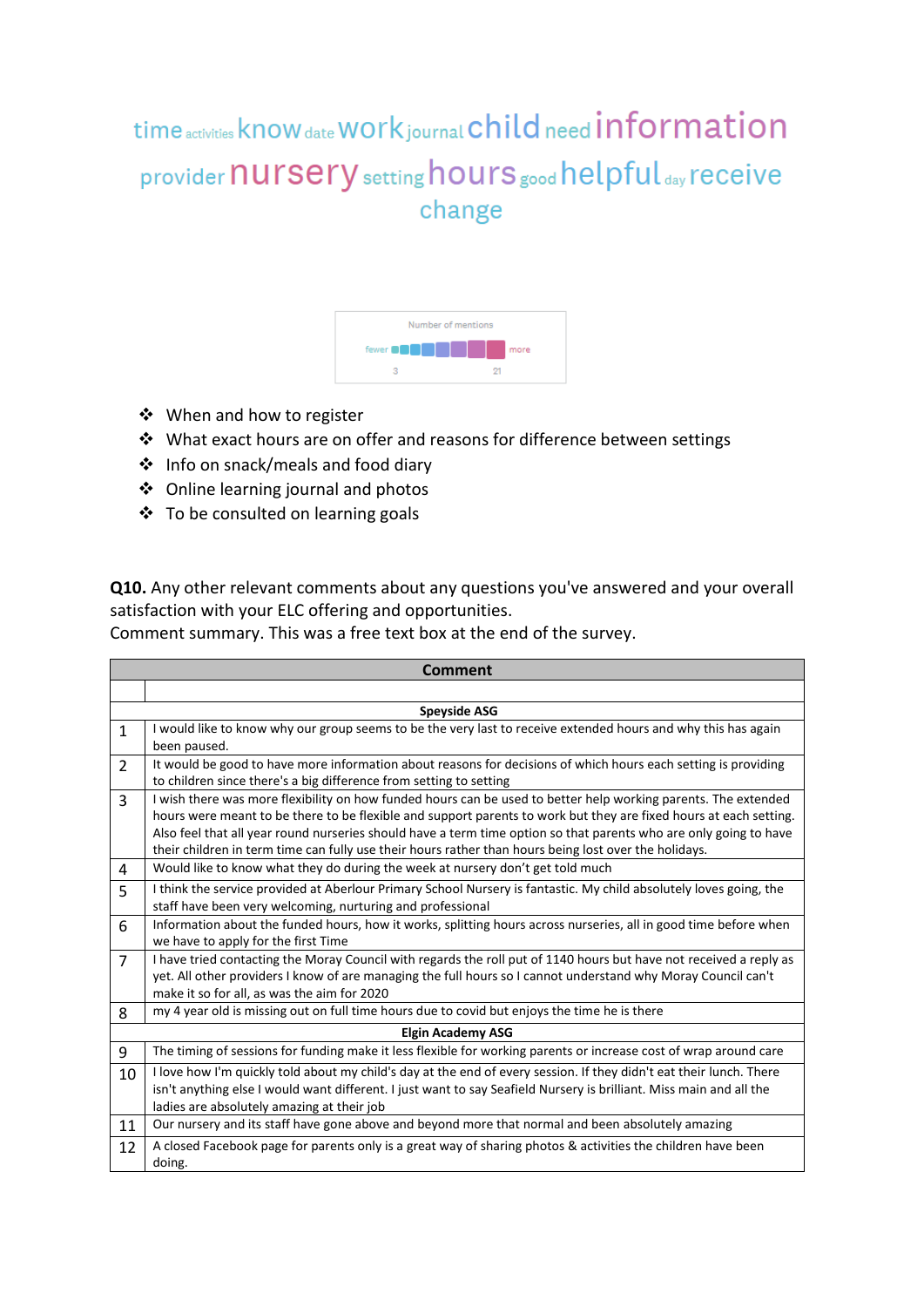| 13 | ELC offering is very good very happy                                                                                                                                                                                                                                                                                                                                                                                                                                                                                                                                                                                                                                                                                                                                                                                                                                                                                                                                                 |
|----|--------------------------------------------------------------------------------------------------------------------------------------------------------------------------------------------------------------------------------------------------------------------------------------------------------------------------------------------------------------------------------------------------------------------------------------------------------------------------------------------------------------------------------------------------------------------------------------------------------------------------------------------------------------------------------------------------------------------------------------------------------------------------------------------------------------------------------------------------------------------------------------------------------------------------------------------------------------------------------------|
| 14 | I am very satisfied with VIP. They are doing a brilliant job in difficult times. I am also very grateful to the Scottish<br>government for the extended hours.                                                                                                                                                                                                                                                                                                                                                                                                                                                                                                                                                                                                                                                                                                                                                                                                                       |
| 15 | I like to know what my daughter is doing at nursery and to see photos of her. I would like more specific<br>information like has she eaten or been to the toilet, but the lack of contact with staff at pick up due to covid<br>makes this difficult. I would prefer my daughter to spend less time outside when the weather is awful as she has<br>come home soaked to her skin (with full waterproofs and wellies on) a few times now, it puts me off letting her<br>go if its raining.                                                                                                                                                                                                                                                                                                                                                                                                                                                                                            |
| 16 | Being informed I good time that liberty kids nursery was changing to an outdoor one before it happened, as too<br>late to find other providers. Risk assessment for outdoor area off of Wards roads and Cold weather policy.<br>management seem unwilling to acknowledge problems caused to parents having to fork out extra money on<br>cleaning and replacing clothing used in outdoor muddy area. Lack of Covid precautions evident when collecting<br>kids who have dirty hands.                                                                                                                                                                                                                                                                                                                                                                                                                                                                                                 |
| 17 | Not satisfied with my ELC at all. Been told to leave because they didn't want to deal with my concerns and<br>complaints. They changed nursery direction from inside to outdoor with no consultation with parents. I've spend<br>£500+ more on new clothing for both kids. My kids are cold and wet in the cold weather. There is no where to<br>warm up. They are not following vivid guidelines, with hands not being washed etc. They have no where to eat<br>there food, they are sat on floor balancing their food. My kids have had no end of physical health problems<br>because of their outdoors. The nursery have done nothing but patronise parents instead of listen to them. They<br>are neglecting the kids starting school ready for school. Lack of accident forms, lack of common sense all round.<br>Keeping a deposit even though they are funded. 95p per snack per child is ridiculous when the get one cracker<br>with soft cheese on. The list goes on and on |
| 18 | I would like my daughter to have more opportunities for outdoor activities. She is in childcare from 8.30am to<br>5.30pm and there are some days where she does not go outside at all. Issues with staffing, or visits by other<br>professionals or children to the provision mean they don't go outside. The poor weather does not help either. In<br>winter I would like my daughter to spend at least an hour outside a day (it doesn't have to be all at once) unless<br>there is an extreme weather event. I have also not had any information about her funded place, I know she has<br>one, but there is only a few weeks before she starts and I have had no information about which room she is<br>going to be in, settling in sessions, or even which door to drop her off at.                                                                                                                                                                                             |
| 19 | I have used a private nursery and school nursery with my child. She had a very poor experience at the private<br>nursery and I was being asked to collect her every day I put her there, in the end I removed her after being told<br>they would get back to me with a plan to support her and hearing nothing more. She has had a really positive<br>experience this year and loves attending the school nursery. She does have ASN and I feel there needs to be<br>more information given to parents of children with ASN about the support available in private / school settings<br>because, although there shouldn't be, there is a significant difference.                                                                                                                                                                                                                                                                                                                     |
|    | <b>Elgin High School ASG</b>                                                                                                                                                                                                                                                                                                                                                                                                                                                                                                                                                                                                                                                                                                                                                                                                                                                                                                                                                         |
| 20 | I think there seems to be a shortage of places leading to nurseries putting children's needs second.                                                                                                                                                                                                                                                                                                                                                                                                                                                                                                                                                                                                                                                                                                                                                                                                                                                                                 |
| 21 | Meal options very limited                                                                                                                                                                                                                                                                                                                                                                                                                                                                                                                                                                                                                                                                                                                                                                                                                                                                                                                                                            |
| 22 | I found that information was not offered you had to search online yourself to find hours and they differed at<br>each practice. I planned/changed my hours at work to maximise the free hours after paying for childcare since<br>my son was 10 months old, to then find out other mothers were getting the free allocation of hours offset<br>against any hours they child was in. Meaning I did not need to change my working pattern. Once I got the hours<br>I'd requested which was daily sessions on offer for a funded place they have been unable to change any day to a<br>longer day due to being at full capacity so not very flexible at all.                                                                                                                                                                                                                                                                                                                            |
| 23 | <b>Lossiemouth ASG</b><br>All information based on by the nursery has been beneficial and helpful. I am a childminder myself so always up                                                                                                                                                                                                                                                                                                                                                                                                                                                                                                                                                                                                                                                                                                                                                                                                                                            |
|    | to date with current information and guidelines anyway. I feel that the nursery aren't explaining that although<br>they are only providing the 600 hours at the moment the children are entitled to 1140 if they could have them<br>provided elsewhere. Also don't understand what the children cannot be taken on outings such as the park,<br>beach or forest area yet other nurseries and schools are?                                                                                                                                                                                                                                                                                                                                                                                                                                                                                                                                                                            |
| 24 | Communication is clear and available in many accessible forms.                                                                                                                                                                                                                                                                                                                                                                                                                                                                                                                                                                                                                                                                                                                                                                                                                                                                                                                       |
| 25 | We have found it very helpful the communication given via dojo from St Gerardines nursery. The teachers keep<br>us up to date with indoor and outdoor activities, how their learning is progressing and also how happy the<br>children are via videos and pictures. All information is shared there. The teachers in the nursery at St Gerardines<br>are absolutely brilliant! We could not wish for better role models for our boy. He talks very highly about every<br>teacher and I know this is because they go above and beyond to make their learning enjoyable and the nursery a<br>friendly, caring place to be. A perfect place to start my boys learning journey                                                                                                                                                                                                                                                                                                           |
| 26 | Love the use of Dojo for passing information back and forward. Wish there were more nurseries locally offering<br>the full 1140 funded hours.                                                                                                                                                                                                                                                                                                                                                                                                                                                                                                                                                                                                                                                                                                                                                                                                                                        |
| 27 | I'm fortunate our provider offers sessions with fit in with the working day, but many do not and I imagine this is<br>very difficult for working parents.                                                                                                                                                                                                                                                                                                                                                                                                                                                                                                                                                                                                                                                                                                                                                                                                                            |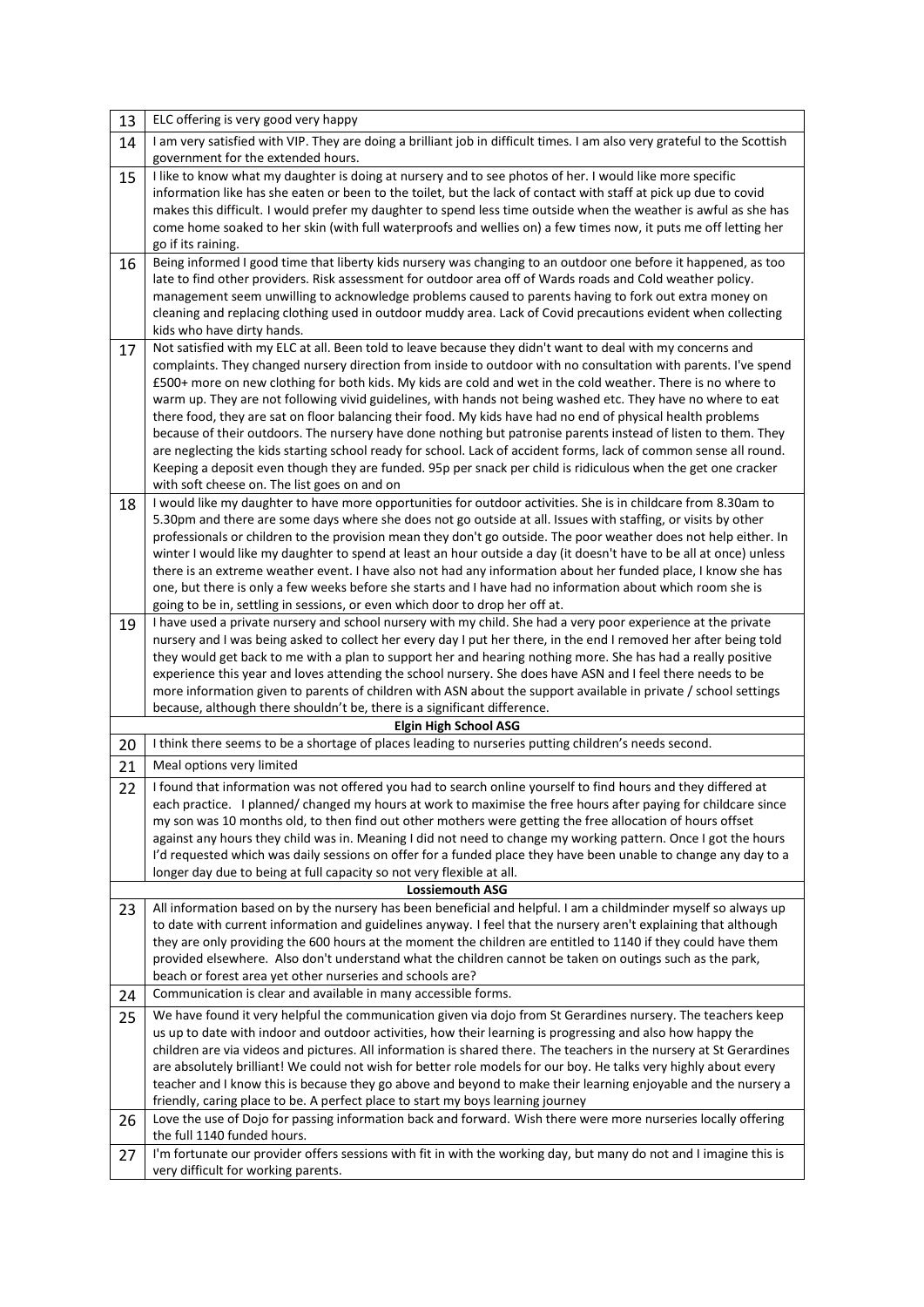| 28 | Options for hours at nursery were very poor this year I wanted my daughter to goto school nursery 5 half days<br>but this was no longer an option and 5 full days is far too much for a child of nursery age.                          |
|----|----------------------------------------------------------------------------------------------------------------------------------------------------------------------------------------------------------------------------------------|
|    | <b>Buckie ASG</b>                                                                                                                                                                                                                      |
| 29 | We often find out things very last minute. Would be nice to get a bit more warning.                                                                                                                                                    |
| 30 | The extra half an hour at my child's nursery does not benefit much children that has to start in the afternoon and                                                                                                                     |
|    | the time change means my child can't take part in after school activities as now out of nursery at 4.30pm. The                                                                                                                         |
|    | food menu that's also offered for the afternoon children was not suitable for light tea, the lunch menu offered<br>was much more better. There seems to be such a difference for the morning class and afternoon class. Afternoon      |
|    | children will be outside playing in the dark with the change of time which I bet a lot of children won't like.                                                                                                                         |
| 31 | Kept up to date with nursery hours - when the full hours can be given and why other nurserys in other areas have                                                                                                                       |
|    | full hours.                                                                                                                                                                                                                            |
| 32 | I wish there was more flexibility on how funded hours can be used to better help working                                                                                                                                               |
|    | parents. The extended hours were meant to be there to be flexible and support parents to                                                                                                                                               |
|    | work but they are fixed hours at each setting. Also feel that all year round nurseries should                                                                                                                                          |
|    | have a term time option so that parents who are only going to have their children in term                                                                                                                                              |
|    | time can fully use their hours rather than hours being lost over the holidays.                                                                                                                                                         |
|    |                                                                                                                                                                                                                                        |
| 33 | When my child first started we got a phone call to say how they were settling in, we don't get any information<br>about what they are doing on a daily/weekly basis. I asked about his development journal and was told they are       |
|    | working on getting the iPad up and running. An online journal would be brilliant but even a paper journal would                                                                                                                        |
|    | be good as I could track my sons development and see what he doesn't while in the nursery. The communication                                                                                                                           |
|    | is really lacking, I understand with covid that the teachers aren't going to be able to talk to parents about what                                                                                                                     |
|    | every child has done for the day but to never be told anything is very frustrating. I feel like when you question                                                                                                                      |
|    | about anything covid is used as an excuse and as I said that I understand there are restrictions but these haven't<br>changed from when my child first started at the nursery and when you hear other nursery's are offering full time |
|    | hours and online journals it makes you question why they can do it but the nursery I'm using can't.                                                                                                                                    |
| 34 | would be nice to see a learning plan or insight to what the children will be doing within the nursery for there                                                                                                                        |
|    | hours.                                                                                                                                                                                                                                 |
| 35 | Not enough support, correspondence, communication for children with any sort of mental disability                                                                                                                                      |
| 36 | The school nursery needs to receive more support for challenging children. As a parent of a "difficult" child i can                                                                                                                    |
|    | see that the nursery is struggling. More funding is definitely needed for pupil support at least<br>I think it's unfair that not all nurseries offer learning logs etc to see photos/updates on how my child is getting                |
| 37 | on. Some Buckie nurseries keep parents so in the loop with updates etc and we get barely anything.                                                                                                                                     |
| 38 | Would like some feedback as to what the children have been doing such as learning journal. We used to get an a                                                                                                                         |
|    | 3 sheet of paper with photographs each week but now we get nothing                                                                                                                                                                     |
| 39 | My youngest is in his last year at nursery, I feel a leaflet with all information about hours, time, lunches etc for                                                                                                                   |
|    | each district would have been handy. Felt like I had to find out all the information on my own by calling the 3<br>local nurseries before making a decision about my sons nursery was very time consuming. Even a Facebook page        |
|    | with all the different nursery's telling us times, days etc would have been useful.                                                                                                                                                    |
|    | <b>Keith ASG</b>                                                                                                                                                                                                                       |
| 40 | I have found the communication very poor and due to the circumstances of not being able to have visits to the                                                                                                                          |
|    | nursery or stay and play that there should be more information given to the parents.                                                                                                                                                   |
| 41 | I've found the regular newsletters and calendar dates very helpful                                                                                                                                                                     |
| 42 | Rothiemay Playgroup is amazing, great learning environment, outdoors focus with weekly Forest Skills session,<br>my daughter loves it!                                                                                                 |
| 43 | Learning journals are very helpful                                                                                                                                                                                                     |
| 44 | I think there should be much more information about ELC in Moray. If you dont know about it you can't find it.                                                                                                                         |
|    | It's pitiful. I found out from another mum about my current provider. There should be information provided by                                                                                                                          |
|    | health visitors as with weaning etc. It was stressful finding a care provider when I had to return to work after<br>maternity leave. No support or information provided at an already stressful time. As for outdoor learning my       |
|    | current provider is operating in a bubble group system. As two groups operate outside exclusively my sons group                                                                                                                        |
|    | is only inside. I understand this in the current climate but feel that more woodland/outdoor nursery                                                                                                                                   |
|    | opportunities would be extremely beneficial.                                                                                                                                                                                           |
|    | <b>Milne's ASG</b>                                                                                                                                                                                                                     |
|    | No comments                                                                                                                                                                                                                            |
| 45 | <b>Forres ASG</b><br>Holiday provision is generally poor and I have to use a number of settings to cover those settings that only open                                                                                                 |
|    | during school term. Working parents do not have annual leave to cover the number of closures, occasional                                                                                                                               |
|    | holidays and long summer holidays and other periods that care is closed and puts huge strain on parents in trying                                                                                                                      |
|    | to cover this for EL and school age children. We don't have family to assist with this.                                                                                                                                                |